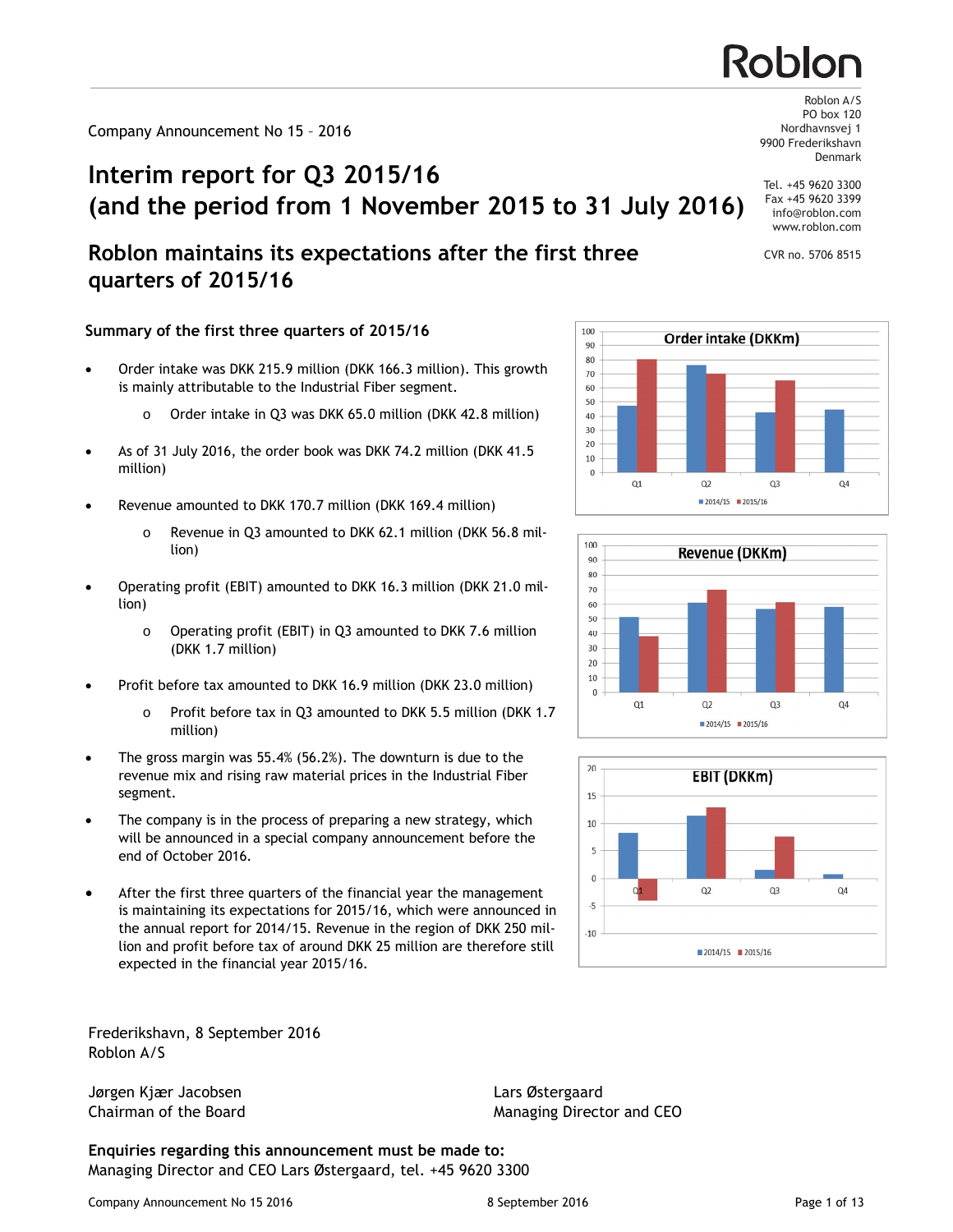| <b>Financial highlights</b>                           | Unit        | Q <sub>3</sub><br>2015/16 <sup>1</sup> | Q <sub>3</sub><br>2014/15 <sup>1</sup> | $Q1-Q3$<br>2015/16 <sup>1</sup> | $Q1-Q3$<br>2014/15 <sup>1</sup> | <b>Full year</b><br>2014/15 |
|-------------------------------------------------------|-------------|----------------------------------------|----------------------------------------|---------------------------------|---------------------------------|-----------------------------|
| <b>Orders</b>                                         |             |                                        |                                        |                                 |                                 |                             |
| Order intake                                          | <b>DKKm</b> | 65.0                                   | 42.8                                   | 215.9                           | 166.3                           | 210.8                       |
| Order book                                            | <b>DKKm</b> | 74.2                                   | 41.5                                   | 74.2                            | 41.5                            | 29.0                        |
| Income statement                                      |             |                                        |                                        |                                 |                                 |                             |
| Net revenue                                           | <b>DKKm</b> | 62.1                                   | 56.8                                   | 170.7                           | 169.4                           | 227.7                       |
| Of which exports                                      | <b>DKKm</b> | 61.4                                   | 55.5                                   | 163.6                           | 164.1                           | 220.3                       |
| Export ratio                                          | $\%$        | 98.9                                   | 97.7                                   | 95.8                            | 96.9                            | 96.8                        |
| Gross profit                                          | <b>DKKm</b> | 34.1                                   | 26.2                                   | 94.6                            | 95.2                            | 127.5                       |
| Operating profit (EBIT)                               | <b>DKKm</b> | 7.6                                    | 1.7                                    | 16.3                            | 21.0                            | 22.1                        |
| Financing etc. (net)                                  | <b>DKKm</b> | $-0.6$                                 | 0.5                                    | 0.6                             | 2.0                             | 1.9                         |
| Profit before tax                                     | <b>DKKm</b> | 7.0                                    | 2.2                                    | 16.9                            | 23.0                            | 24.0                        |
| Profit for the period                                 | <b>DKKm</b> | 5.5                                    | 1.7                                    | 13.2                            | 17.6                            | 18.4                        |
| <b>Balance sheet</b>                                  |             |                                        |                                        |                                 |                                 |                             |
| <b>Total assets</b>                                   | <b>DKKm</b> | 288.7                                  | 276.6                                  | 288.7                           | 276.6                           | 287.4                       |
| Working capital                                       | <b>DKKm</b> | 83.1                                   | 76.5                                   | 83.1                            | 76.5                            | 71.3                        |
| Share capital                                         | <b>DKKm</b> | 35.8                                   | 35.8                                   | 35.8                            | 35.8                            | 35.8                        |
| Equity                                                | <b>DKKm</b> | 245.0                                  | 248.7                                  | 245.0                           | 248.7                           | 249.7                       |
| <b>Cash flows</b>                                     |             |                                        |                                        |                                 |                                 |                             |
| Operating cash flows                                  | <b>DKKm</b> | $-3.4$                                 | 18.4                                   | 2.5                             | 10.5                            | 23.2                        |
| Cash flow from investing                              | <b>DKKm</b> | $-2.5$                                 | $-1.6$                                 | $-36.3$                         | $-13.9$                         | $-67.0$                     |
| Of which investment in current                        |             |                                        |                                        |                                 |                                 |                             |
| securities                                            | <b>DKKm</b> | $-0.5$                                 | 0.0                                    | $-31.6$                         | 0.0                             | $-49.2$                     |
| Cash flow from financing                              | <b>DKKm</b> | 0.0                                    | 0.0                                    | $-17.9$                         | $-21.5$                         | $-21.5$                     |
| Change in liquidity                                   | <b>DKKm</b> | $-5.9$                                 | 16.8                                   | $-51.7$                         | $-24.9$                         | $-65.3$                     |
| No. of employees (average) <sup>2</sup>               | Number      | 143                                    | 142                                    | 143                             | 142                             | 139                         |
| <b>Key figures</b>                                    |             |                                        |                                        |                                 |                                 |                             |
| Gross margin                                          | $\%$        | 54.9                                   | 46.1                                   | 55.4                            | 56.2                            | 56.0                        |
| <b>EBIT margin</b><br>ROIC/return on average invested | $\%$        | 12.2                                   | 3.0                                    | 9.5                             | 12.4                            | 9.7                         |
| capital <sup>2</sup>                                  | $\%$        | 22.7                                   | 5.0                                    | 15.9                            | 20.5                            | 16.7                        |
| Equity/assets ratio                                   | $\%$        | 84.9                                   | 89.9                                   | 84.9                            | 89.9                            | 86.9                        |
| Return on equity <sup>2</sup>                         | $\%$        | 8.9                                    | 2.7                                    | 7.1                             | 16.9                            | 7.3                         |
| Share-related key figures                             |             |                                        |                                        |                                 |                                 |                             |
| Earnings per DKK 20 share                             | <b>DKK</b>  | 3.1                                    | 1.0                                    | 7.4                             | 9.8                             | 10.3                        |
| Market price per share                                | <b>DKK</b>  | 238.5                                  | 315.5                                  | 238.5                           | 315.5                           | 243.0                       |
| Intrinsic value of shares                             | <b>DKK</b>  | 137.0                                  | 139.0                                  | 137.0                           | 139.0                           | 140.0                       |

The interim report has not been audited, and no review has been conducted by the company's auditor.<br><sup>2</sup> This key figure is calculated for the whole year.

The above key figures have been calculated in accordance with the recommendations issued by the Danish Association of Financial Analysts. The share-based key figures relate to the class B shares.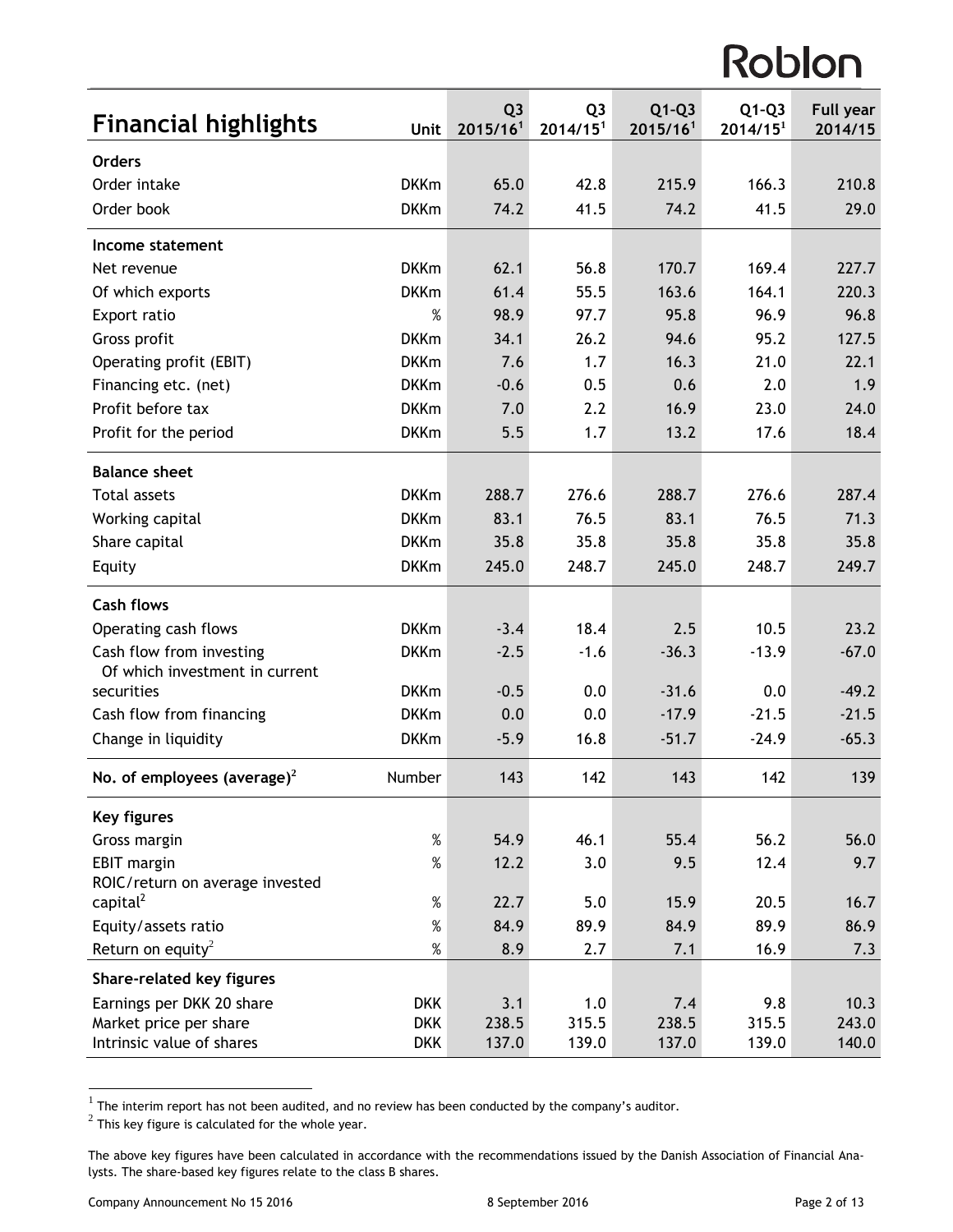# **Management report**

for Q3 2015/16 and the period 1 November 2015 to 31 July 2016 (first nine months of 2015/16)

| Key figures for Q3 |         |         |        |
|--------------------|---------|---------|--------|
| <b>DKKm</b>        | 2015/16 | 2014/15 | Change |
| Order intake       | 65.0    | 42.8    | 52%    |
| Revenue            | 62.1    | 56.8    | 9%     |
| FRIT               | 7.6     | 1.7     | 347%   |
|                    |         |         |        |

| Key figures for first nine months of 2015/16 |         |         |        |  |  |
|----------------------------------------------|---------|---------|--------|--|--|
| <b>DKKm</b>                                  | 2015/16 | 2014/15 | Change |  |  |
| Order intake                                 | 215.9   | 166.3   | 30%    |  |  |
| Order book                                   | 74.2    | 41.5    | 79%    |  |  |
| Revenue                                      | 170.7   | 169.4   | 1%     |  |  |
| <b>EBIT</b>                                  | 16.3    | 21.0    | $-22%$ |  |  |
|                                              |         |         |        |  |  |

## **Income statement**

The actual revenue and profit achieved in Q3 2015/16 and for the first nine months of the financial year 2015/16 developed as expected.

#### **Revenue**

Roblon achieved revenue of DKK 170.7 million in the first three quarters of 2015/16, a figure which is on a par with the same period of the previous year, however with minor changes within the 3 business segments.

#### **Operating profit (EBIT)**

Operating profit (EBIT) for the first three quarters of 2015/16 amounted to DKK 16.3 million, compared to DKK 21.0 million in the same period of the previous year. EBIT for Q3 of 2015/16 amounted to DKK 7.6 million, compared to DKK 1.7 million the previous year. The positive development is due to a combination of higher revenue and an improved product mix in Q3 of 2015/16.

There has been an increase in the relative goods consumed. In the first three quarters of the financial year the gross margin was 55.4% (56.2%), which was adversely affected by the revenue mix and rising raw material prices in the Industrial Fiber segment.

#### **Costs**

Other external costs were as expected, amounting to DKK 21.8 million in the first three quarters of the financial year (21.5 million).

Staff costs came to DKK 51.8 million in the first three quarters of 2015/16 (DKK 46.9 million). The increase can primarily be attributed to taking on new staff in the sales and development organisation.

#### **Net financial items**

Net financial items amounted to DKK 0.6 million (DKK 2.0 million). This includes negative exchange rate adjustments of approx. DKK 0.9 million.

#### **Tax**

A provision of 22% has been calculated for tax on the profit before tax.

## **Balance sheet**

As of 31 July 2016, the value of the total assets amounted to DKK 288.7 million (DKK 276.6 million). Working capital amounted to DKK 83.1 million (DKK 76.5 million), corresponding to 36.5% (29.4%) of revenue for 2014/15 (2013/14).

Inventories rose from DKK 68.3 million as of 31 July 2015 to DKK 81.7 million as of 31 July 2016. In comparison to 31 July 2015, the inventories have increased by DKK 13.4 million, which relates to the larger order book.

Receivables from sales totalled DKK 38.7 million at the end of the third quarter, compared to DKK 30.7 million in the same quarter of the previous year. The credit risk on debtors is deemed unchanged and there have not been any significant bad debts during the course of the last year.

Current securities have increased from DKK 10.6 million as of 31 July 2015 to DKK 91.7 million at the end of July 2016. These securities are available for sale and agreements are in place with external asset managers to follow an active management strategy with low risk exposure. Total return in the first three quarters of the financial year amounts to 2%, which is equivalent to 2.7% p.a.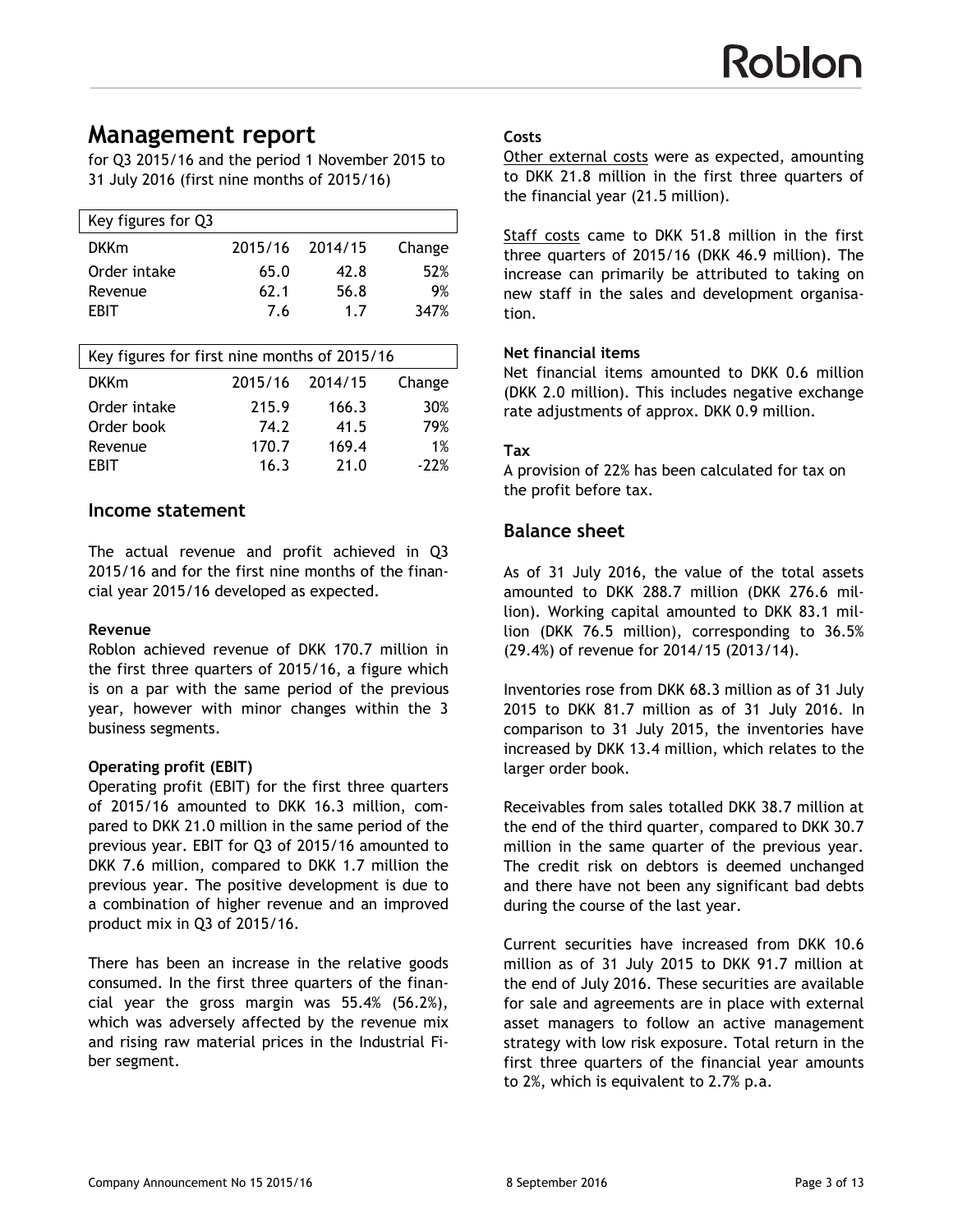# **Cash flows**

Cash flows from operating activities for the first three quarters of the financial year amounted to DKK 2.5 million (DKK 10.5 million).

Cash flows from investing activities totalled DKK - 36.3 million. This includes the placement of excess liquidity in securities amounting to DKK -31.6 million. Investments in the first three quarters of the financial year in intangible assets and property, plant and equipment amounted to DKK 4.7 million, compared to DKK 13.9 million the previous year.

Cash flows from financing activities totalled DKK - 17.9 million (DKK -21.5 million) and encompass the payment of dividends.

# **Segment reporting**

The company's reporting changed with effect from the financial year 2015/16, so that reporting is done for three business segments in Roblon A/S.

### **Industrial Fiber**

The Industrial Fiber segment includes development, production and sale of fibre cable materials to the optical fibre cable industry and solutions for Offshore and other industry.

| Key figures for Q3                           |         |         |        |
|----------------------------------------------|---------|---------|--------|
| <b>DKKm</b>                                  | 2015/16 | 2014/15 | Change |
| Order intake                                 | 32.3    | 21.3    | 52%    |
| Revenue                                      | 40.9    | 23.8    | 72%    |
| EBIT                                         | 8.5     | 1.1     | 750%   |
|                                              |         |         |        |
| Key figures for first nine months of 2015/16 |         |         |        |
| <b>DKKm</b>                                  | 2015/16 |         |        |
|                                              |         | 2014/15 | Change |
| Order intake                                 | 129.8   | 86.3    | 50%    |
| Order book                                   | 44.4    | 21.0    | 111%   |
| Revenue                                      | 99.4    | 97.5    | 2%     |
| EBIT                                         | 15.8    | 22.3    | $-29%$ |

The order intake for the first three quarters of 2015/16 amounted to DKK 129.8 million, which was an increase of 50% on the previous year. The growth was achieved through sales to existing customers, including continued access to orders from the Offshore industry. At the end of July 2016, the

order book amounted to DKK 44.4 million (DKK 21.0 million).

Revenue for the first three quarters of 2015/16 amounted to DKK 99.4 million, compared to DKK 97.5 million the previous year. The positive development in order intake during the financial year 2015/16 has compensated for the low order book at the beginning of the same year, and thereby contributed to the marginal growth in revenue.

EBIT for the first three quarters of 2015/16 amounted to DKK 15.8 million (DKK 22.3 million), with the decline in profits due to the composition of the revenue mix and rising raw material prices. Given the positive growth in the segment's order intake in the financial year 2015/16, we expect a satisfactory profit level for the year as a whole on a par with the previous year.

The offshore industry is generally affected by the low oil price, and the company's order intake in this segment is depending on the commissioning of new projects as well as by whether or not projects already begun are completed.

## **Lighting**

The Lighting segment comprises development, production and sale of fibre optic and LED lighting.

| Key figures for Q3                           |         |         |        |
|----------------------------------------------|---------|---------|--------|
| <b>DKKm</b>                                  | 2015/16 | 2014/15 | Change |
| Order intake                                 | 5.1     | 6.4     | $-20%$ |
| Revenue                                      | 4.4     | 6.3     | $-30%$ |
| EBIT                                         | $-0.9$  | $-2.5$  | 64%    |
|                                              |         |         |        |
| Key figures for first nine months of 2015/16 |         |         |        |
| <b>DKKm</b>                                  | 2015/16 | 2014/15 | Change |
| Order intake                                 | 16.1    | 16.4    | $-2%$  |
| Order book                                   | 2.2     | 2.5     | $-12%$ |
| Revenue                                      | 16.0    | 15.9    | 1%     |
| EBIT                                         | $-1.3$  | $-3.4$  | 62%    |

Order intake for the first three quarters of 2015/16 amounted to DKK 16.1 million, which is on a par with the previous year (DKK 16.4 million). At the end of July 2016, the order book amounted to DKK 2.2 million (DKK 2.5 million).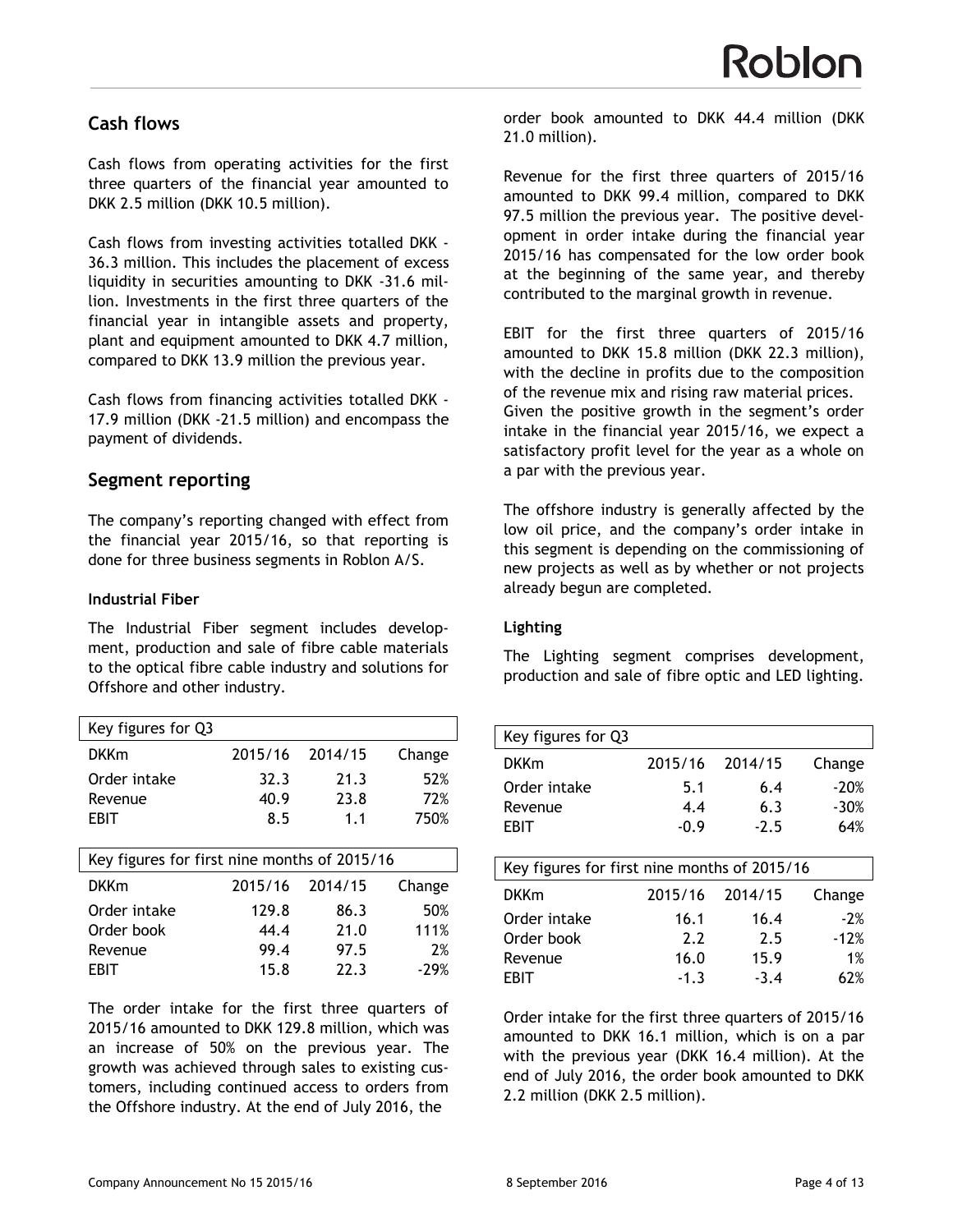Revenue in the first three quarters of the financial year amounted to DKK 16.0 million (DKK 15.9 million), while EBIT came to DKK -1.3 million (DKK - 3.4 million). In spite of the better performance, the management does not consider the financial result for the first three quarters of 2015/16 to be satisfactory so work is underway to change this.

#### **Engineering**

The Engineering segment comprises development, production and sale of cable machinery, ropemaking equipment, twisters and winders.

| Key figures for Q3                           |         |         |        |  |
|----------------------------------------------|---------|---------|--------|--|
| <b>DKKm</b>                                  | 2015/16 | 2014/15 | Change |  |
| Order intake                                 | 27.6    | 15.1    | 83%    |  |
| Revenue                                      | 16.8    | 26.7    | $-37%$ |  |
| EBIT                                         |         | 3.1     |        |  |
|                                              |         |         |        |  |
| Key figures for first nine months of 2015/16 |         |         |        |  |
|                                              |         |         |        |  |
| <b>DKKm</b>                                  | 2015/16 | 2014/15 | Change |  |
| Order intake                                 | 70.0    | 63.6    | 10%    |  |
| Order book                                   | 27.6    | 18.0    | 53%    |  |
| Revenue                                      | 55.3    | 56.0    | $-1%$  |  |

Order intake for the first three quarters of 2015/16 amounted to DKK 70.0 million (DKK 63.6 million). At the end of July 2016, the order book amounted to DKK 27.6 million (DKK 18.0 million).

Revenue amounted to DKK 55.3 million, which is on a par with the previous year.

EBIT came to DKK 1.8 million (DKK 2.1 million). The management does not find the financial result to be satisfactory, and action will be taken to increase earnings in future.

## **Ongoing strategy process**

As indicated in Company Announcement No 14, the management has initiated a strategy process. The process is proceeding as planned and additional information on the selected strategy will be provided in a special company announcement before the end of October 2016.

## **Expectations for 2015/16**

After the first three quarters of the financial year 2015/16 the management is maintaining its expectations for 2015/16, which were announced in the annual report for 2014/15. The management therefore still expects revenue in the region of DKK 250 million and profit before tax of around DKK 25 million.

### **Future conditions**

Roblon's sales are characterised by a structure based on project sales. This always makes it difficult to produce forecasts for future revenue within given periods, i.e. quarters, half-years and full years.

Statements on future conditions, especially those on future revenue and operating profit, are uncertain and risky.

Many factors are and will remain outside of the company's control and may lead to the actual development

deviating wildly from the expectations detailed in the report.

Such factors include but are not limited to the following: changes in general

business and financial conditions, the trend in the global oil industry, changes in the global economy and changes in interest rates and exchange rates.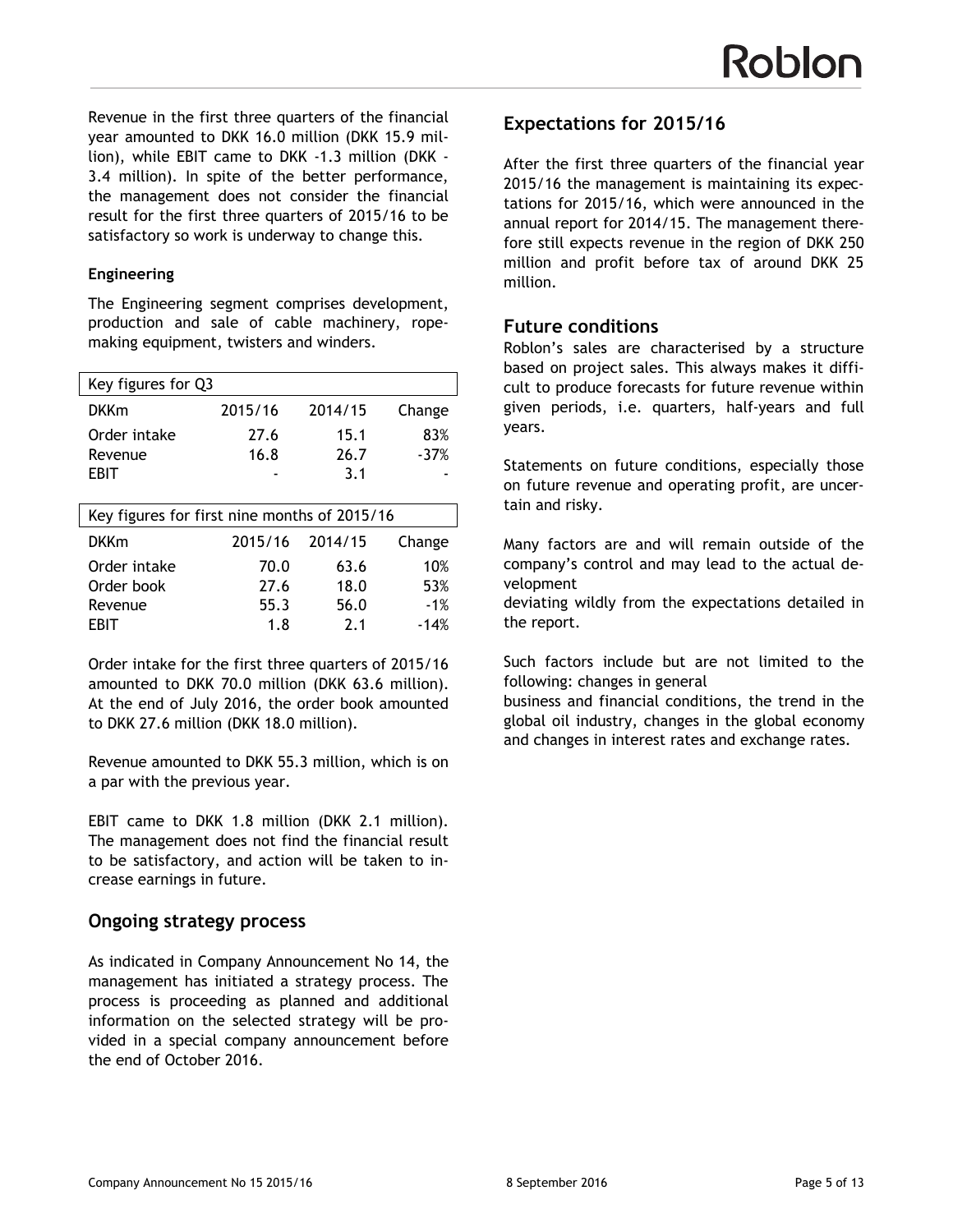## **Financial calendar**

- 20/12 2016: Preliminary announcement of financial statements 2015/16
- 26/1 2017: Annual General Meeting of shareholders

## **Announcements – NASDAQ Copenhagen**

During the period 1 November 2015 to 8 September 2016, the company issued the following announcements to NASDAQ Copenhagen; these can be found on the company's website, [www.roblon.com.](www.roblon.com)

| No 13-2015: | New CEO for Roblon A/S                |
|-------------|---------------------------------------|
| No 1-2016:  | Preliminary announcement of financial |
|             | statements 2014/15                    |
| No 2-2016:  | Notice of annual general meeting      |
| No 3-2016:  | Reporting of transactions             |
| No 4-2016:  | Reporting of transactions             |
| No 5-2016:  | Information on Roblon's Q1 2015/16    |
| No 6-2016:  | Annual general meeting of Roblon A/S  |
| No 7-2016:  | Interim report for Q1 2015/16         |
| No 8-2016:  | Reporting of transactions             |
| No 9-2016:  | Market maker (market maker agreement) |
| No 10-2016: | Reporting of transactions             |
| No 11-2016: | Reporting of transactions             |
| No 12-2016: | Reporting of transactions             |
| No 13-2016: | Reporting of transactions             |
| No 14-2016: | Interim report for Q2 2015/16         |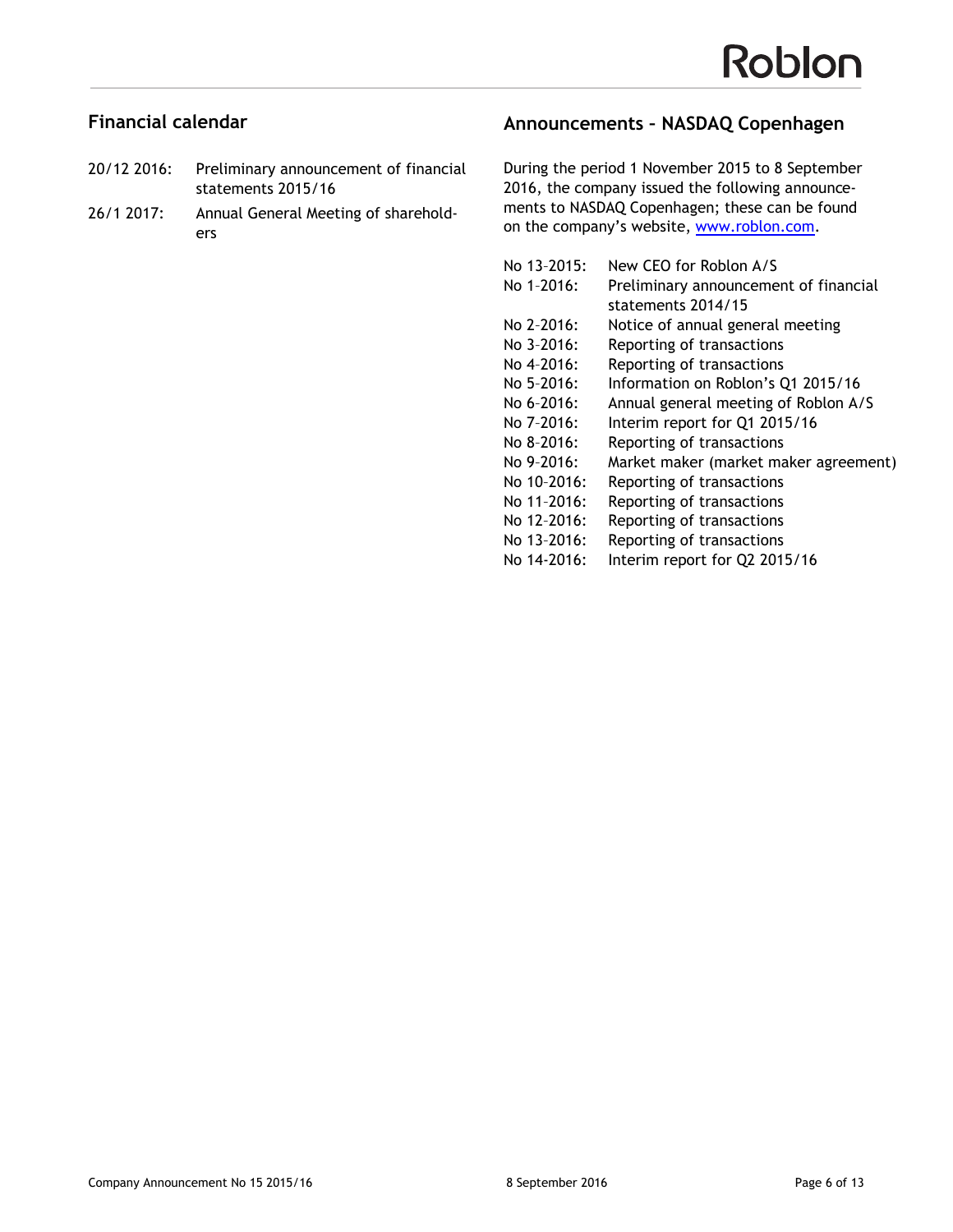# **Statement by the management**

The Board of Directors and Executive Management have today discussed and adopted the interim report for the period 1 November 2015 to 31 July 2016 for Roblon A/S.

The interim report, which has not been audited or reviewed by the company's auditor, is presented in accordance with IAS 34 Interim Financial Reporting as adopted by the EU and Danish disclosure requirements for listed companies.

It is our opinion that the interim financial statements give a true and fair view of the company's

assets, liabilities and financial position as of 31 July 2016, as well as of the result of the company's activities and cash flows for the financial period 1 November 2015 to 31 July 2016.

It is also our opinion that the management report contains a true and fair account of the development in the company's activities and financial circumstances, the profit for the period and the company's financial position as a whole, as well as a description of the most significant risks and uncertainties facing the company.

Frederikshavn, 8 September 2016

**Executive Management**

Lars Østergaard Carsten Michno Kim Müller Managing Director and CEO **Chief Financial Officer** Chief Operating Officer

**Board of Directors** 

Chairman Deputy Chairman

Jørgen Kjær Jacobsen Ole Krogsgaard Peter Sloth Vagner Karlsen

Randi Toftlund Pedersen **Nita Svendsen Hans Martin Kirkegaard** Elected by the staff Elected by the staff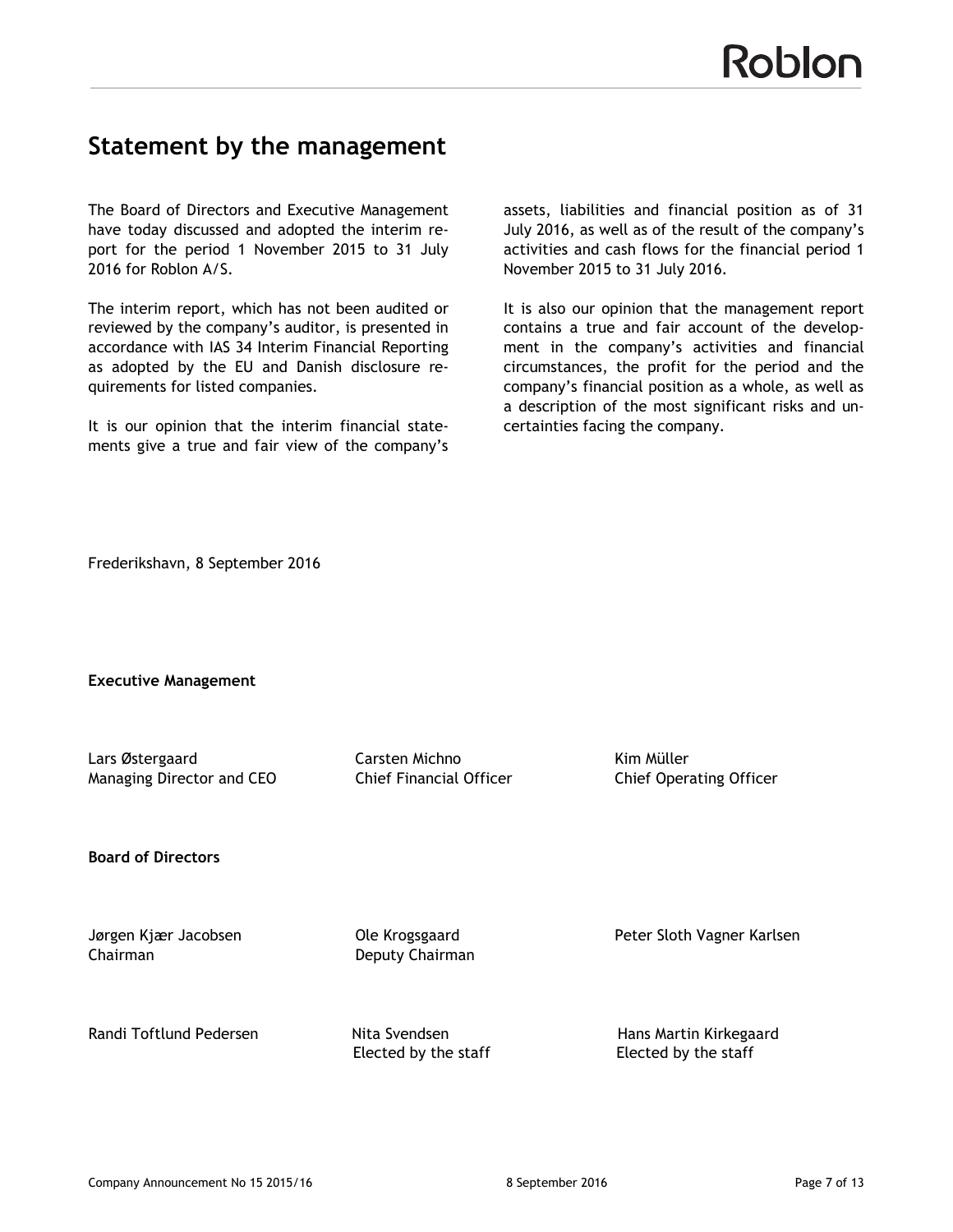# **Income statement**

|                                                                                                        |                | Q <sub>3</sub> | Q <sub>3</sub> | $Q1-Q3$ | $Q1-Q3$ | Full year |
|--------------------------------------------------------------------------------------------------------|----------------|----------------|----------------|---------|---------|-----------|
| <b>DKKm</b>                                                                                            | <b>Note</b>    | 2015/16        | 2014/15        | 2015/16 | 2014/15 | 2014/15   |
| Net revenue                                                                                            | $\overline{4}$ | 62.1           | 56.8           | 170.7   | 169.4   | 227.7     |
| Work carried out at own expense and rec-                                                               |                |                |                |         |         |           |
| ognised under assets                                                                                   |                | 0.4            |                | 1,4     |         | 5.5       |
| Other operating income                                                                                 |                |                |                |         |         | 0.2       |
| Goods consumed                                                                                         |                | $-28.0$        | $-30.4$        | $-76.1$ | $-74.2$ | $-100.2$  |
| Other external costs                                                                                   |                | $-6.4$         | $-6.4$         | $-21.8$ | $-21.5$ | $-29.8$   |
| Staff costs                                                                                            |                | $-18.4$        | $-15.8$        | $-51.8$ | $-46.9$ | $-72.9$   |
| Depreciation, amortisation and impairment<br>of intangible assets and property, plant<br>and equipment |                | $-2.1$         | $-2.5$         | $-6.1$  | $-5.8$  | $-8.4$    |
| <b>Operating profit (EBIT)</b>                                                                         |                | 7.6            | 1,7            | 16.3    | 21.0    | 22.1      |
| Financial income, net                                                                                  |                | $-0.6$         | 0.5            | 0.6     | 2.0     | 1.9       |
| Profit before tax                                                                                      |                | 7.0            | 2.2            | 16.9    | 23.0    | 24.0      |
| Tax on profit for the period                                                                           |                | $-1.5$         | $-0.5$         | $-3.7$  | $-5.4$  | $-5.6$    |
| Profit for the period                                                                                  |                | 5.5            | 1.7            | 13.2    | 17.6    | 18.4      |

# **Statement of comprehensive income**

|                                            | Q <sub>3</sub> | Q3      | $Q1-Q3$ | $Q1-Q3$                  | Full year |
|--------------------------------------------|----------------|---------|---------|--------------------------|-----------|
| <b>DKKm</b>                                | 2015/16        | 2014/15 | 2015/16 | 2014/15                  | 2014/15   |
| Profit for the period                      | 5.5            | 1.7     | 13.2    | 17.6                     | 18.4      |
| Items that can be reclassified to the in-  |                |         |         |                          |           |
| come statement:                            |                |         |         |                          |           |
| Fair value adjustments of financial assets |                |         |         |                          |           |
| available for sale                         | 1.2            | $-0.1$  |         | $-0.2$                   |           |
| Fair value adjustment of financial assets  |                |         |         |                          |           |
| Tax on other comprehensive income          | $-0.3$         |         |         | $\overline{\phantom{0}}$ |           |
| Comprehensive income                       | 6.4            | 1.6     | 13.2    | 17.4                     | 18.4      |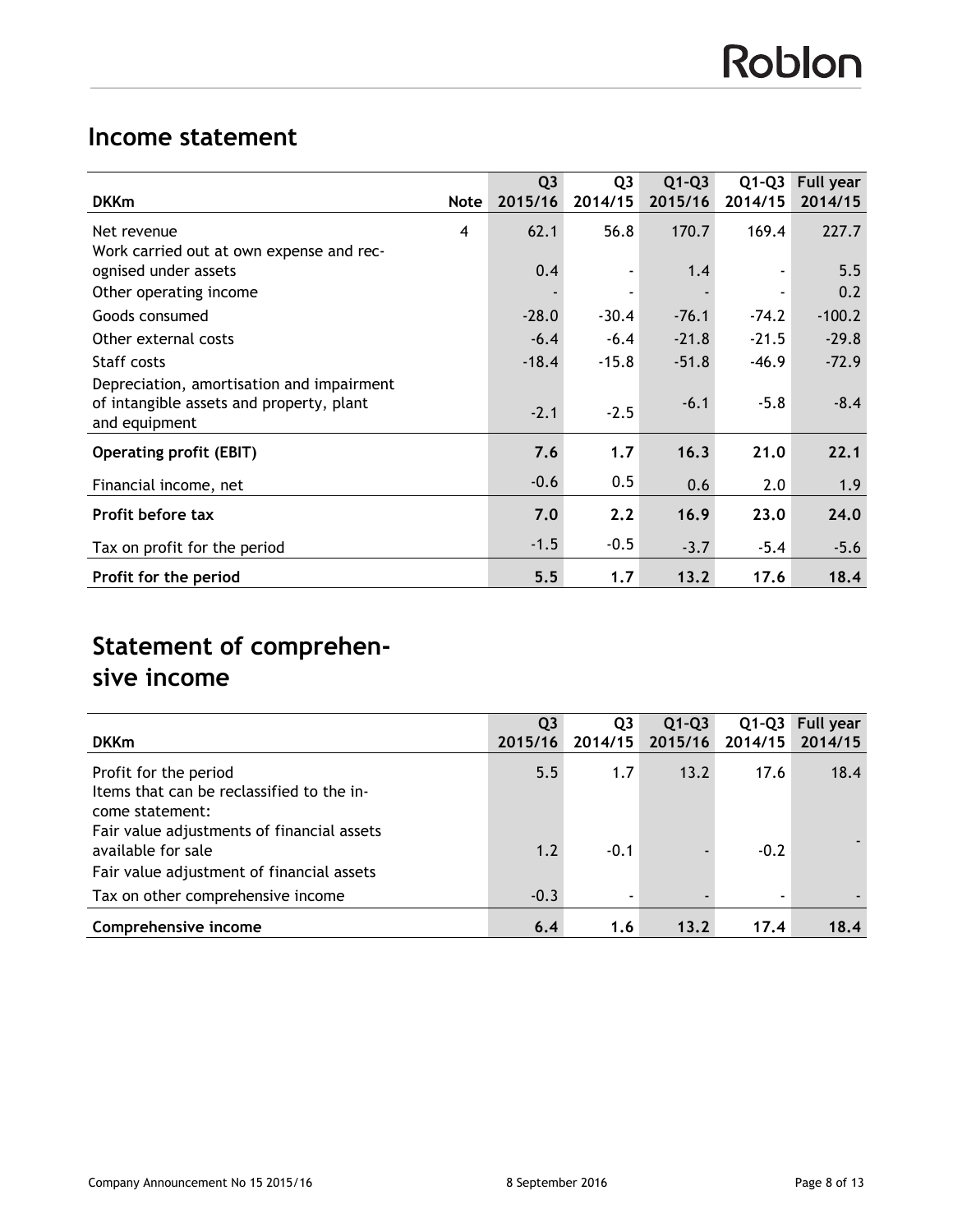# **Balance sheet**

| <b>DKKm</b>                                                      | 31.07.16 | 31.07.15 | 31.10.15 |
|------------------------------------------------------------------|----------|----------|----------|
|                                                                  |          |          |          |
| Completed development projects                                   | 4.1      | 4.5      | 4.8      |
| Development projects in progress                                 | 5.9      | 4.0      | 4.0      |
| Intangible assets                                                | 10.0     | 8.5      | 8.8      |
|                                                                  |          |          |          |
| Land and buildings                                               | 35.0     | 37.3     | 36.8     |
| Production equipment and machinery                               | 14.4     | 13.9     | 15.6     |
| Other fixtures and fittings, operating equipment and inventories | 1.6      | 0.5      | 1.1      |
| Property, plant and equipment in progress                        | 0.1      | 0.8      | 0.3      |
| Property, plant and equipment                                    | 51.1     | 52.5     | 53.8     |
|                                                                  |          |          |          |
| <b>Total non-current assets</b>                                  | 61.1     | 61.0     | 62.6     |
|                                                                  |          |          |          |
| Inventories                                                      | 81.7     | 68.3     | 67.7     |
| Receivables from sales                                           | 38.7     | 30.7     | 29.5     |
| Corporation tax receivable                                       | 9.8      | 8.5      | 8.9      |
| Other receivables                                                | 0.9      | 0.8      | 2.6      |
| Prepayments and accrued income                                   | 0.9      | 0.7      | 0.5      |
| Securities                                                       | 91.7     | 10.6     | 60.0     |
| Cash and cash equivalents                                        | 3.9      | 96.0     | 55.6     |
| <b>Total current assets</b>                                      | 227.6    | 215.6    | 224.8    |
|                                                                  |          |          |          |
| <b>TOTAL ASSETS</b>                                              | 288.7    | 276.6    | 287.4    |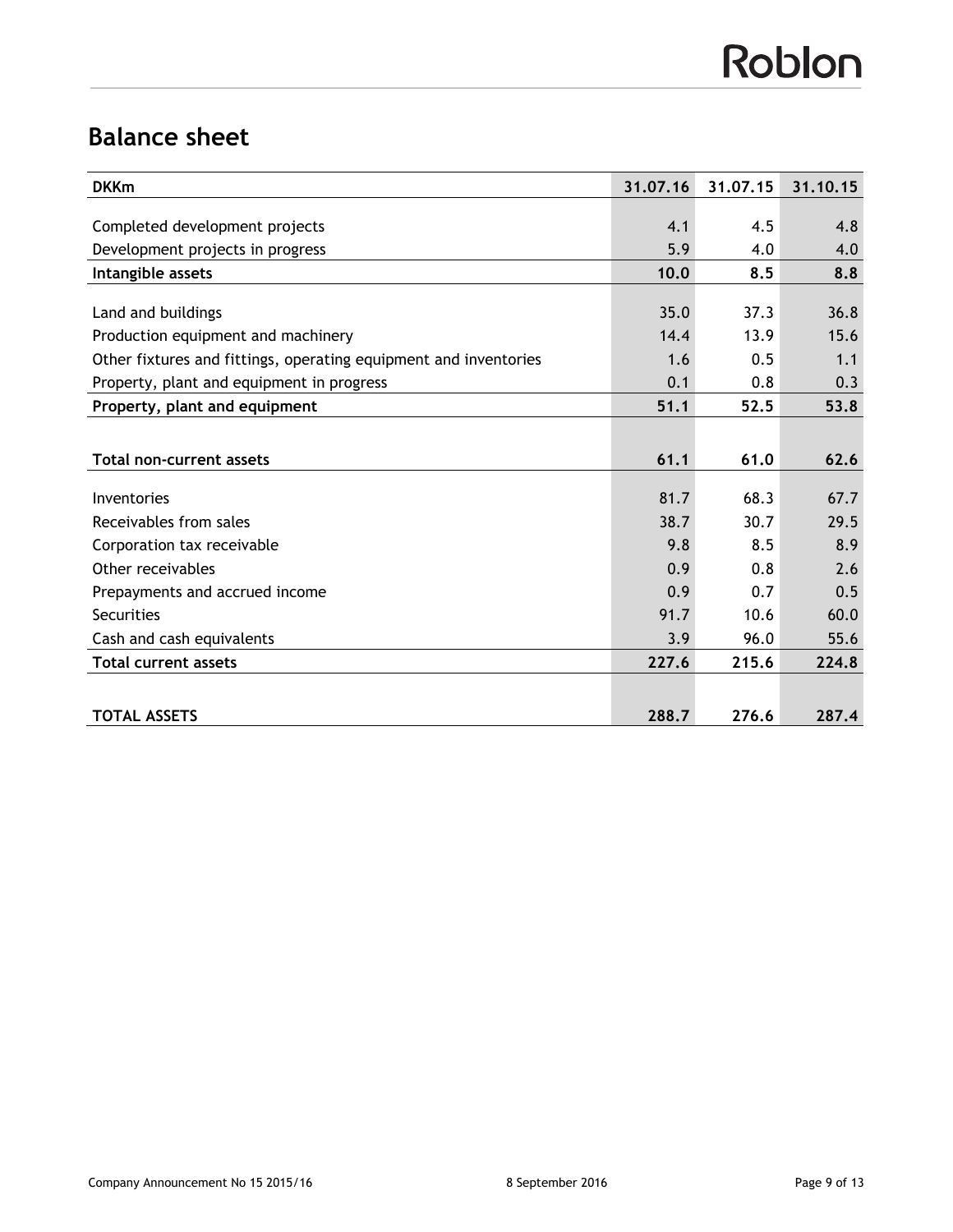# **Balance sheet**

| <b>DKKm</b>                     | 31.07.16 | 31.07.15 | 31.10.15 |
|---------------------------------|----------|----------|----------|
|                                 |          |          |          |
| Share capital                   | 35.8     | 35.8     | 35.8     |
| Other reserves                  |          | 0.5      | 0.7      |
| Retained earnings               | 209.2    | 212.4    | 213.2    |
| <b>Equity</b>                   | 245.0    | 248.7    | 249.7    |
|                                 |          |          |          |
| Deferred tax                    | 4.5      | 3.8      | 4.5      |
| Other provisions                |          | 0.1      | 0.3      |
| Other debt                      |          |          | 3.8      |
| Non-current liabilities         | 4.5      | 3.9      | 8.6      |
|                                 |          |          |          |
| Prepayments received            | 5.0      | 4.7      | 13.8     |
| Suppliers of goods and services | 19.0     | 9.8      |          |
| Corporation tax                 |          |          |          |
| Other debt                      | 15.2     | 9.5      | 15.3     |
| <b>Current liabilities</b>      | 39.2     | 24.0     | 29.1     |
|                                 |          |          |          |
| <b>Total provisions</b>         | 43.7     | 27.9     | 37.7     |
|                                 |          |          |          |
| <b>TOTAL LIABILITIES</b>        | 288.7    | 276.6    | 287.4    |

# **Statement of changes in equity**

| <b>DKKm</b>                                                       | 31.07.16 | 31.07.15 | 31.10.15 |
|-------------------------------------------------------------------|----------|----------|----------|
|                                                                   |          |          |          |
| Equity as at 1 November                                           | 249.7    | 252.8    | 252.8    |
| Comprehensive income for the period                               | 13.2     | 17.4     | 18.4     |
| Other reserves, transferred to free reserves at beginning of year | $-0.5$   |          |          |
| Other reserves, transferred to free reserves at beginning of year | 0.5      |          |          |
| Dividend paid                                                     | $-17.9$  | $-21.5$  | $-21.5$  |
| <b>Equity</b>                                                     | 245.0    | 248.7    | 249.7    |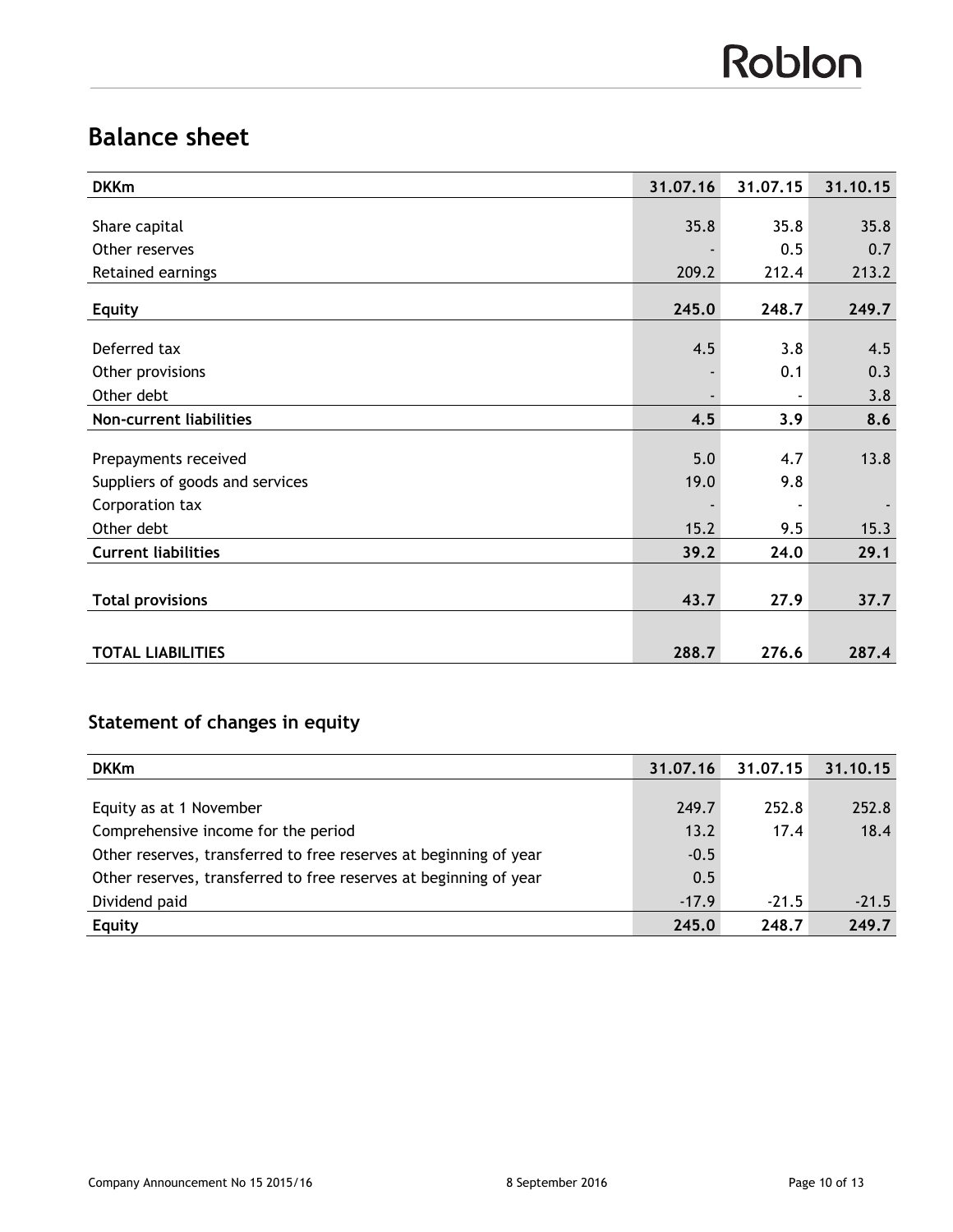# **Cash flow statement**

| <b>DKKm</b>                                                                        | <b>Note</b> | Q <sub>3</sub><br>2015/16 | Q <sub>3</sub><br>2014/15 | $Q1-Q3$<br>2015/16 | $Q1-Q3$<br>2014/15 | <b>Full year</b><br>2014/15 |
|------------------------------------------------------------------------------------|-------------|---------------------------|---------------------------|--------------------|--------------------|-----------------------------|
| Operating profit (EBIT)                                                            |             | 7.6                       | 1.7                       | 16.3               | 21.0               | 22.1                        |
| Adjustment of items without liquidity effect                                       | A           | 2.1                       | 2.4                       | 6.1                | 5.7                | 8.3                         |
| Change in working capital                                                          | B           | $-12.5$                   | 13.8                      | $-15.9$            | 6.0                | 15.1                        |
| Cash flows from primary operations                                                 |             | $-2.8$                    | 17.9                      | 6.5                | 32.7               | 45.5                        |
| Financial payments received                                                        |             | $-0.6$                    | 0.5                       | 0.6                | 2.0                | 1.9                         |
| Corporation tax paid                                                               |             |                           |                           | $-4.6$             | $-24.2$            | $-24.2$                     |
| Cash flows from operating activities                                               |             | $-3.4$                    | 18.4                      | 2.5                | 10.5               | 23.2                        |
|                                                                                    |             |                           |                           |                    |                    |                             |
| Investments in intangible assets<br>Investments in securities                      |             | $-0.5$<br>$-0.5$          | $-0.4$                    | $-2.6$<br>$-31.6$  | $-1.7$             | $-2.4$<br>$-49.2$           |
|                                                                                    |             | $-1.5$                    | $-1.2$                    | $-2.1$             | $-12.2$            | $-15.7$                     |
| Purchase of property, plant and equipment<br>Sale of property, plant and equipment |             |                           |                           |                    |                    | 0.3                         |
|                                                                                    |             |                           |                           |                    |                    |                             |
| Cash flows from investing activities                                               |             | $-2.5$                    | $-1.6$                    | $-36.3$            | $-13.9$            | $-67.0$                     |
| Paid dividend                                                                      |             |                           |                           | $-17.9$            | $-21.5$            | $-21.5$                     |
| Cash flows from financing activities                                               |             |                           | $\overline{\phantom{a}}$  | $-17.9$            | $-21.5$            | $-21.5$                     |
| Change in cash and cash equivalents                                                |             | $-5.9$                    | 16.8                      | $-51.7$            | $-24.9$            | $-65.3$                     |
| Cash and cash equivalents at the start of<br>the period                            |             | 9.8                       | 79.2                      | 55.6               | 120.9              | 120.9                       |
| Cash and cash equivalents at the end of<br>the period                              |             | 3.9                       | 96.0                      | 3.9                | 96.0               | 55.6                        |
| Note A: Adjustment of items without li-<br>quidity effect                          |             |                           |                           |                    |                    |                             |
| Depreciation/amortisation                                                          |             | 2.1                       | 2.4                       | 6.1                | 5.8                | 8.4                         |
| Loss on sale of property, plant and equip-<br>ment                                 |             |                           |                           |                    |                    | $-0.2$                      |
| Other provisions                                                                   |             |                           |                           |                    | $-0.1$             | 0.1                         |
|                                                                                    |             | 2.1                       | 2.4                       | 6.1                | 5.7                | 8.3                         |
|                                                                                    |             |                           |                           |                    |                    |                             |
| Note B: Change in working capital                                                  |             |                           |                           |                    |                    |                             |
| Change in inventories                                                              |             | $-6.9$                    | 11.1                      | $-14.0$            | $-5.8$             | $-5.2$                      |
| Change in receivables                                                              |             | $-3.9$                    | 9.9                       | $-7.8$             | 21.3               | 20.9                        |
| Change in prepayments received                                                     |             | 2.4                       | 2.7                       | 2.4                | 2.7                |                             |
| Change of suppliers of goods and services                                          |             | 5.5                       | $-14.1$                   | $5.2$              | $-10.8$            | $-6.3$                      |
| Change in other debt, non-current                                                  |             |                           | 5.4                       | $-3.8$             |                    | 3.8                         |
| Change in other debt, current                                                      |             | $-9.6$                    | $-1.2$                    | 2.1                | $-1.4$             | 1.9                         |
|                                                                                    |             | $-12.5$                   | 13.8                      | $-15.9$            | 6.0                | 15.1                        |
| Company Announcement No 15 2015/16                                                 |             | 8 September 2016          |                           |                    | Page 11 of 13      |                             |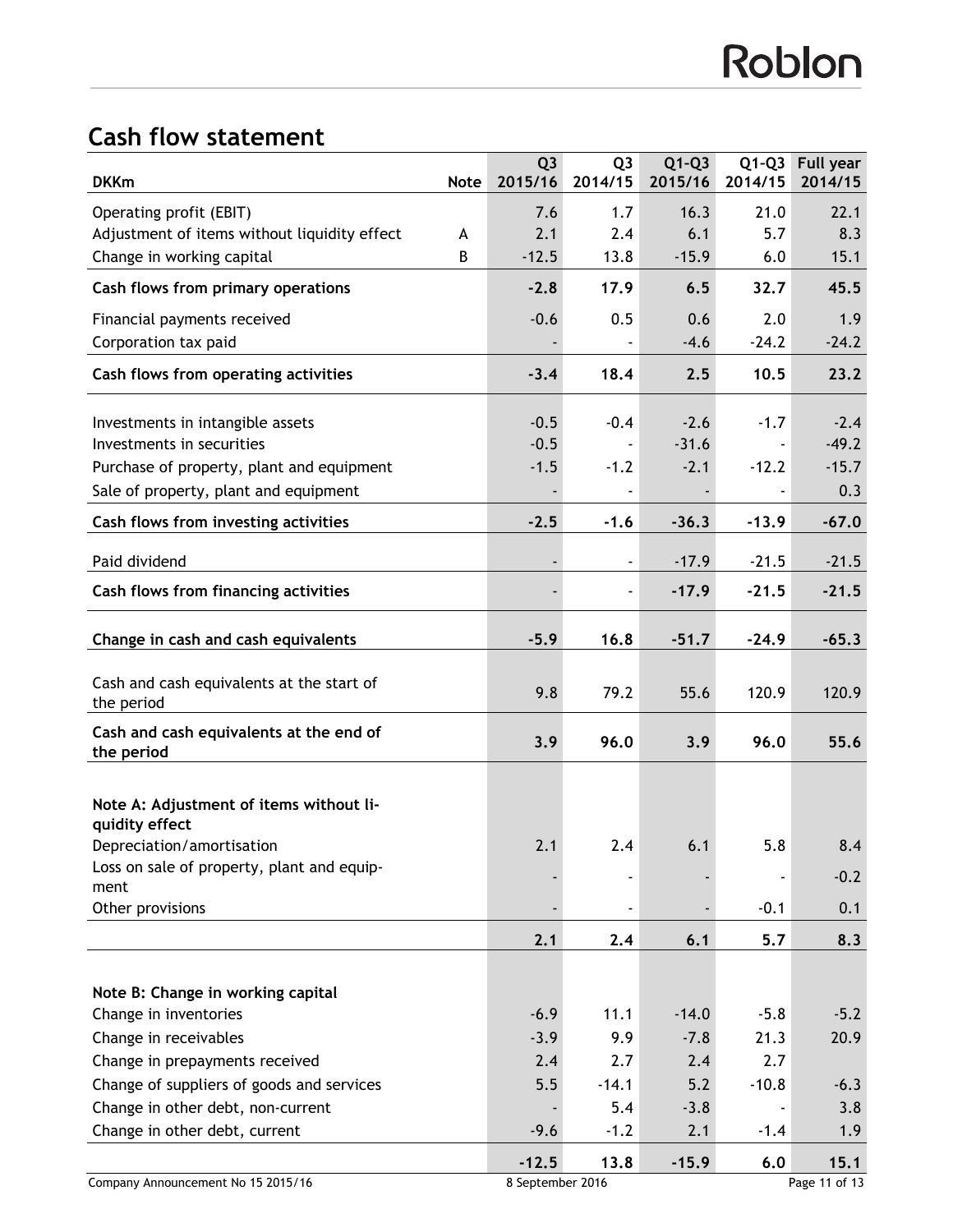# **Notes**

- 1. Accounting policies applied
- 2. Estimates
- 3. Season
- 4. Segment reporting

## **Note 1 – Accounting policies applied**

The interim report is presented in accordance with IAS 34 Interim Financial Reporting as adopted by the EU and additional Danish disclosure requirements for interim reports for listed companies.

Accounting policies applied are unchanged compared to the 2014/15 annual report and the full description of accounting policies applied appears in this.

## **Note 2 – Estimates**

The preparation of interim reports requires the management to make accounting estimates that will affect the application of the accounting policies and recognised assets, liabilities, income and costs. Actual results may deviate from these estimates.

The most important estimates, made by the management through the application of the company's accounting policies, and the most significant uncertainties associated therewith are the same when preparing the consolidated interim report as for the preparation of the annual report for 2014/15.

### **Note 3 – Season**

The company's activities have not been affected by seasons or cyclical fluctuations in the interim report.